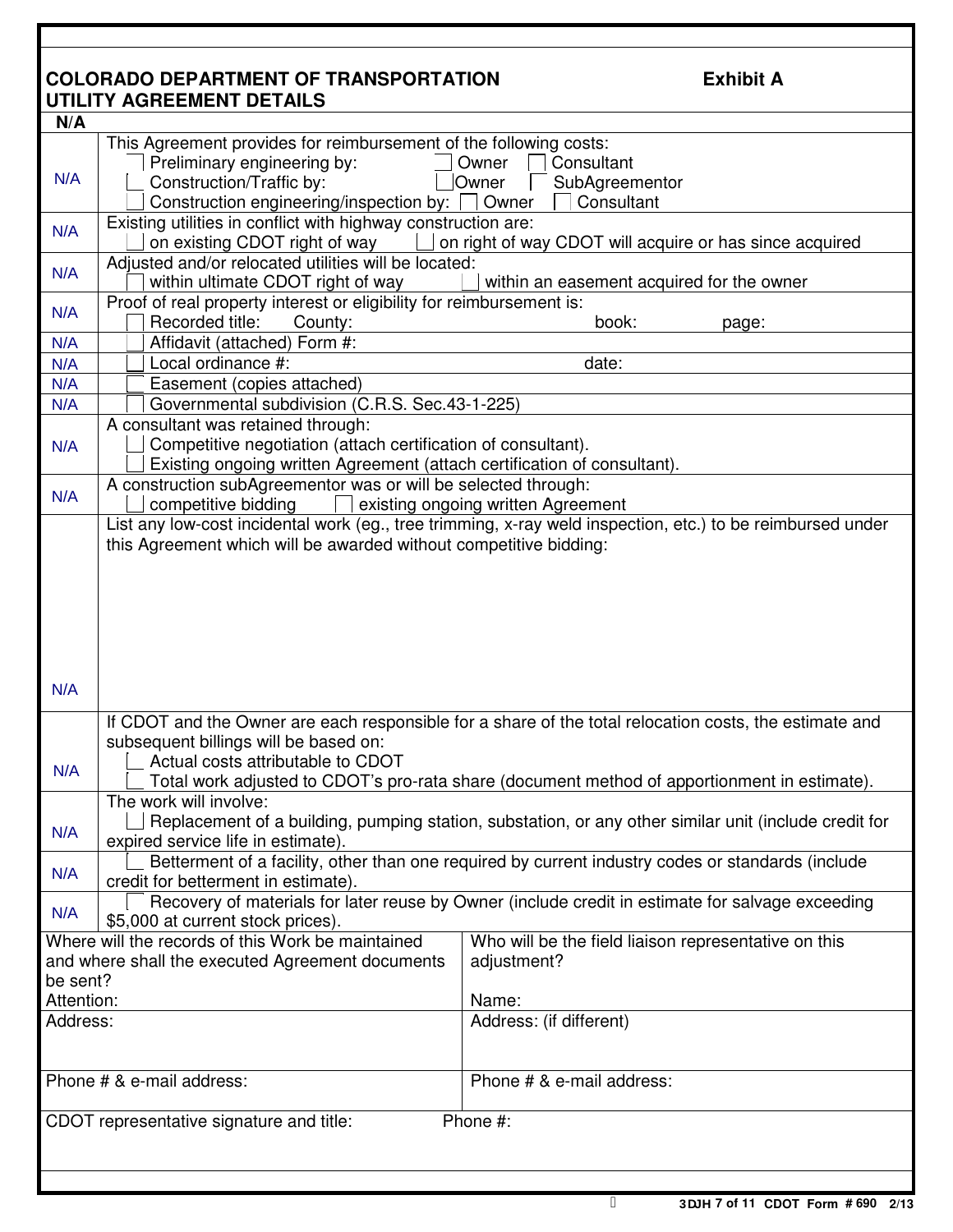### **FOR INFORMATION ONLY**

#### STATE UTILITY AGREEMENT DETAILS NOTES

Exhibit A facilitates the Agreement review process and documents conformance with applicable cost reimbursement criteria. Federal regulations on this subject are contained in 23 CFR, Parts 172, 635, and 645A. These regulations include conditions and limitations on federal-aid participation in utility relocation costs. The following notes explain certain requirements to guide the preparation of this and other Agreement documents.

ENGINEERING AND/OR CONSTRUCTION BY OWNERS FORCES: Owner must be adequately staffed and equipped to perform satisfactorily and in a timely fashion; Construction work must be of a minor nature routinely performed by the Owner's forces. (23 CFR 645.109, 635.205(b) and 45.115(a))

ENGINEERING CONSULTANT SERVICES: 1) Consultant selection subject to CDOT approval; sub-Agreements exceeding \$25,000 subject to price evaluation and approval by CDOT Agreements and Consultants Office. (23 CFR 172.7) 2) Consultant under existing ongoing written Agreement must regularly provide similar services for Owner's non-highway-related work; approval subject to finding by CDOT that costs are reasonable. (23 CFR 645.109(b))

CONSTRUCTION SUBCONTRACTS: Construction under existing ongoing written Agreement subject to finding by CDOT that costs are reasonable. (23 CFR 645.115(a)(3))

INCIDENTAL WORK: Incidental work awarded without competitive bidding subject to finding by CDOT that costs are reasonable. (23 CFR 645.115(a)(4))

UTILITY PERMIT REQUIREMENT: CDOT permit required if adjusted facilities are located within ultimate CDOT right-of-way.

EXCHANGING OF EASEMENTS: If replacement right-of-way is to be acquired, the CDOT Region Right-of-Way section must handle the exchanging of easements with the Owner.

PLAN DETAIL: Detail plans to illustrate the work covered by Agreement. Verify the location of existing and proposed facilities with respect to right-of-way boundaries and planned highway construction. Show existing facilities in red and proposed facilities in green.

The CDOT representative signature on CDOT Utility Agreements Details certifies conformance with applicable cost reimbursement criteria. Supporting documentation, if not included as part of this Agreement, is maintained in the project file and provided upon request.

#### **FOR INFORMATION ONLY**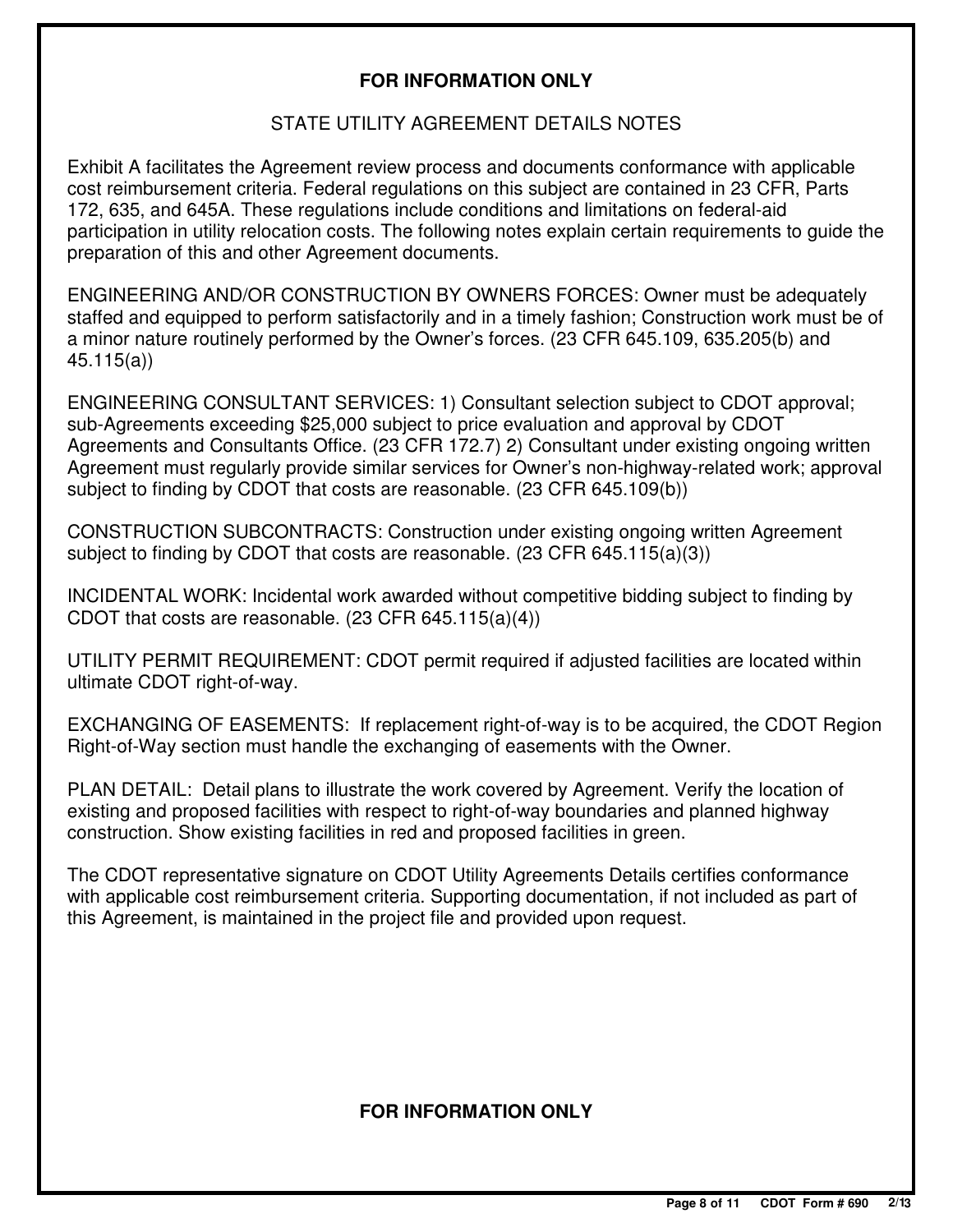#### **SAMPLE OPTION LETTER** Exhibit B

NOTE: This option is limited to the specific Agreement scenario listed below AND cannot be used in place of exercising a formal amendment.

| FY:                    | Old Routing # | Old PO $#$               |
|------------------------|---------------|--------------------------|
| <b>Option Letter #</b> | New Routing # | New PO # (if applicable) |

#### **A. FUNDING LEVEL UPDATE:** Revised OWNER'S COST ESTIMATE (see Exhibit C-1) is attached.

**B. REQUIRED PROVISIONS:** In accordance with Paragraph 17 of the original Agreement between the State of Colorado acting by and through the Colorado Department of Transportation ("CDOT") and \_\_\_\_\_\_\_\_\_\_\_\_\_\_\_\_\_\_\_\_\_\_\_ \_\_\_ (the "Owner"), dated \_\_\_\_\_\_\_\_\_\_\_\_ ("Agreement"), CDOT hereby exercises its option to increase/decrease Work Costs (as defined in Paragraph 5 of the Agreement) based on changes in the Work as specified on the attached revised Owner's Cost Estimate on Exhibit C-1. Exhibit C to the Agreement is hereby deleted in its entirety and Exhibit C-1 is hereby incorporated by reference into the Agreement.

The amount of Work Costs is increased/decreased by \$ \_\_\_\_\_\_\_\_\_\_to a new Agreement value of \$ as consideration for Work ordered under the Agreement. Paragraph 5 Determination of Work Costs in the Agreement is hereby modified accordingly. The total Agreement value including all previous amendments, option letters, etc. is \$

The effective date of this Option Letter is upon approval of CDOT Controller or delegate, whichever is later.

#### **STATE OF COLORADO**

John W. Hickenlooper, Governor

 $\mathsf{By:}$ 

 for the Executive Director Colorado Department of Transportation

## **ALL CONTRACTS MUST BE APPROVED BY THE STATE CONTROLLER**

§24-30-202, C.R.S. requires the State Controller to approve all State Contracts. This Contract is not valid until signed and dated below by the State Controller or delegate. The Owner is not authorized to begin performance until such time. If the Owner begins performing prior thereto, the State of Colorado is not obligated to pay the Owner for such performance or for any goods and/or services provided hereunder.

# **STATE CONTROLLER**

David J. McDermott, CPA

 $By:$ 

Colorado Department of Transportation

Date: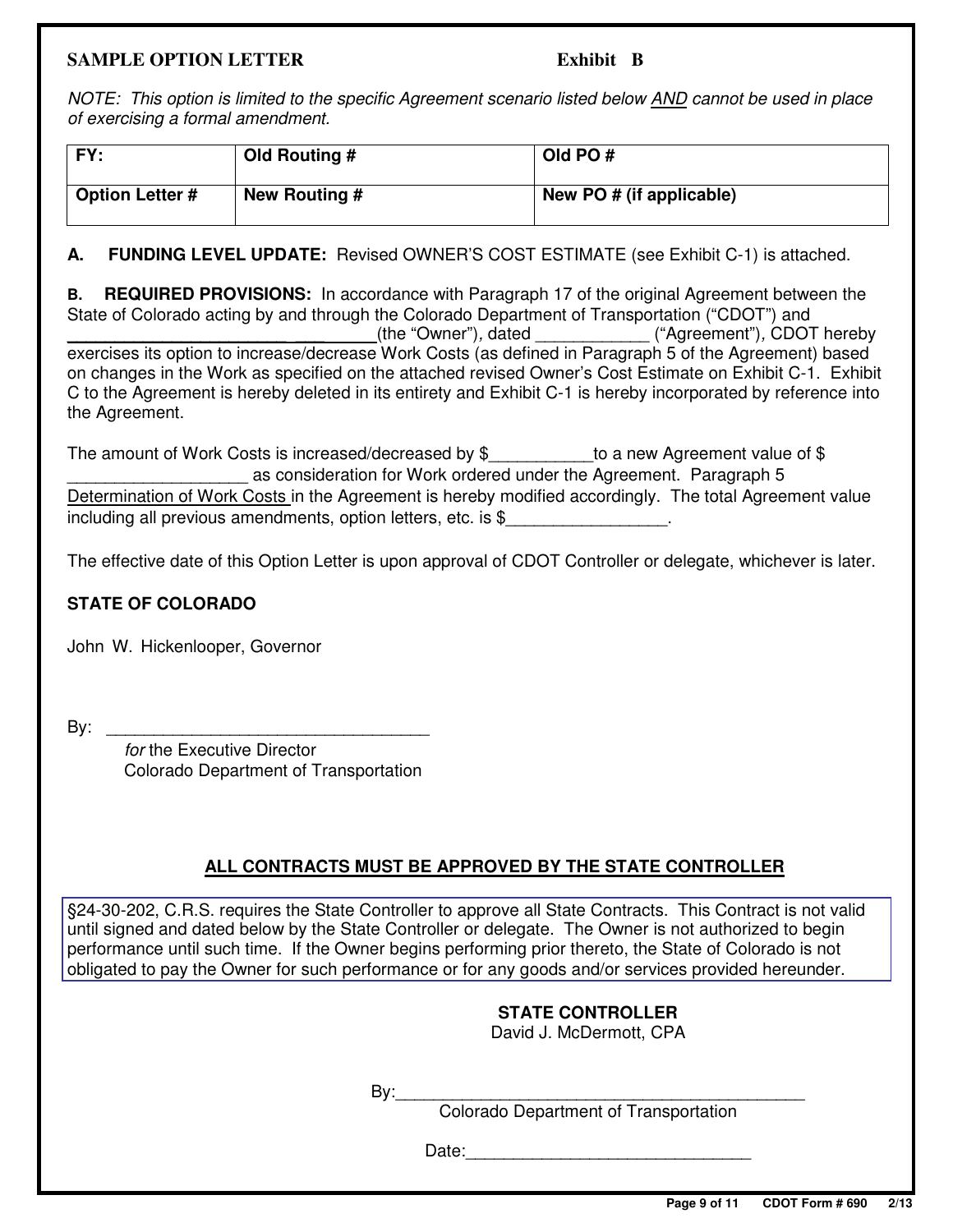## **OWNER'S COST ESTIMATE EXhibit C**